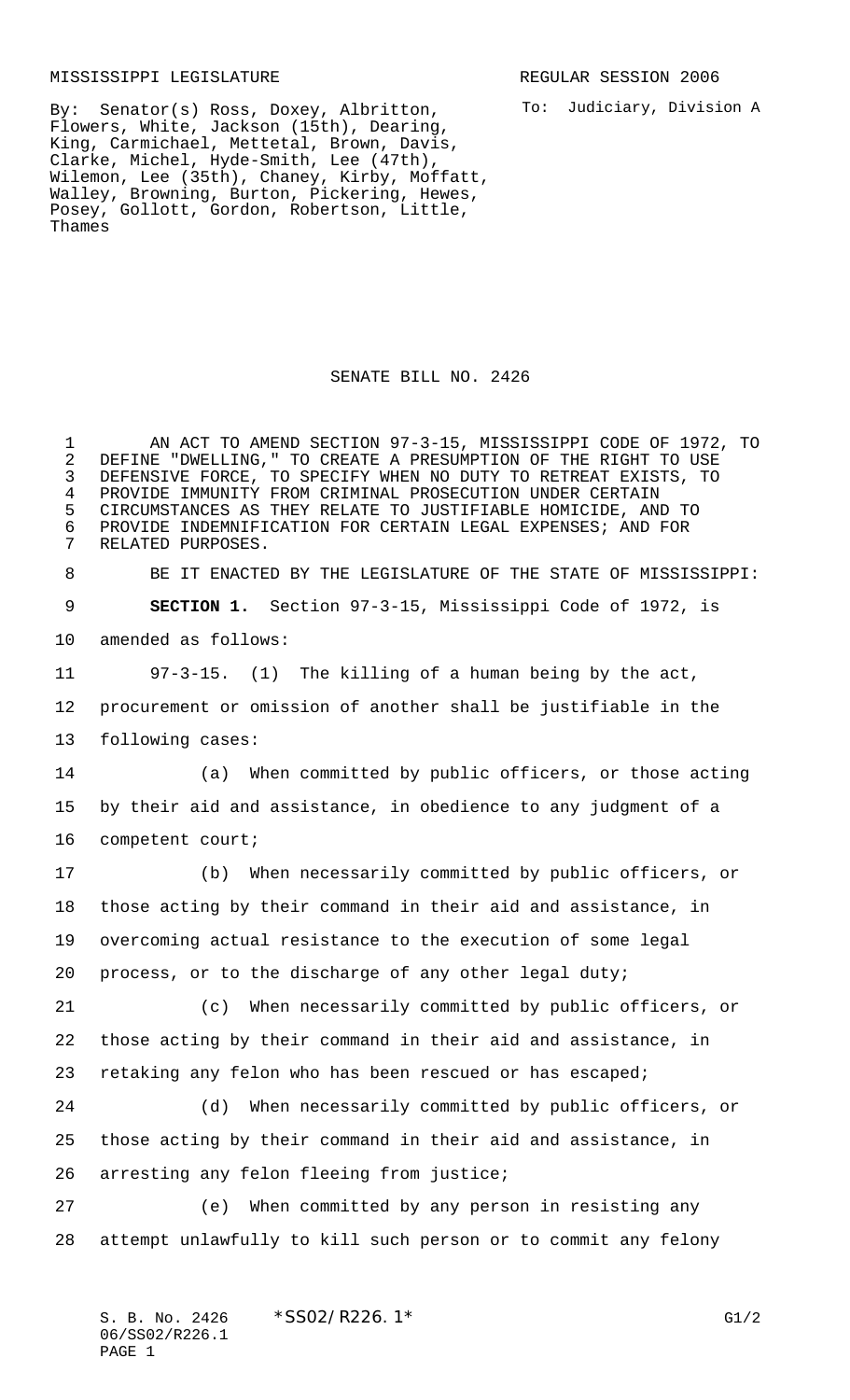upon him, or upon or in any dwelling **\*\*\*** or in any occupied vehicle in which such person shall be;

 (f) When committed in the lawful defense of one's own person or any other human being, where there shall be reasonable ground to apprehend a design to commit a felony or to do some great personal injury, and there shall be imminent danger of such design being accomplished;

 (g) When necessarily committed in attempting by lawful ways and means to apprehend any person for any felony committed; (h) When necessarily committed in lawfully suppressing any riot or in lawfully keeping and preserving the peace.

 (2) (a) As used in subsection (1)(c) and **\*\*\*** (d) of this section, the term "when necessarily committed" means that a public officer or a person acting by or at the officer's command, aid or assistance is authorized to use such force as necessary in securing and detaining the felon offender, overcoming the offender's resistance, preventing the offender's escape, recapturing the offender if the offender escapes or in protecting himself or others from bodily harm; but such officer or person shall not be authorized to resort to deadly or dangerous means when to do so would be unreasonable under the circumstances. The public officer or person acting by or at the officer's command may act upon a reasonable apprehension of the surrounding circumstances; however, such officer or person shall not use excessive force or force that is greater than reasonably necessary in securing and detaining the offender, overcoming the offender's resistance, preventing the offender's escape, recapturing the offender if the offender escapes or in protecting himself or others from bodily harm.

S. B. No. 2426 \*SS02/R226.1\* 06/SS02/R226.1 PAGE 2 (b) As used in subsection (1)(c) and **\*\*\*** (d) of this section the term "felon" shall include an offender who has been convicted of a felony and shall also include an offender who is in custody, or whose custody is being sought, on a charge or for an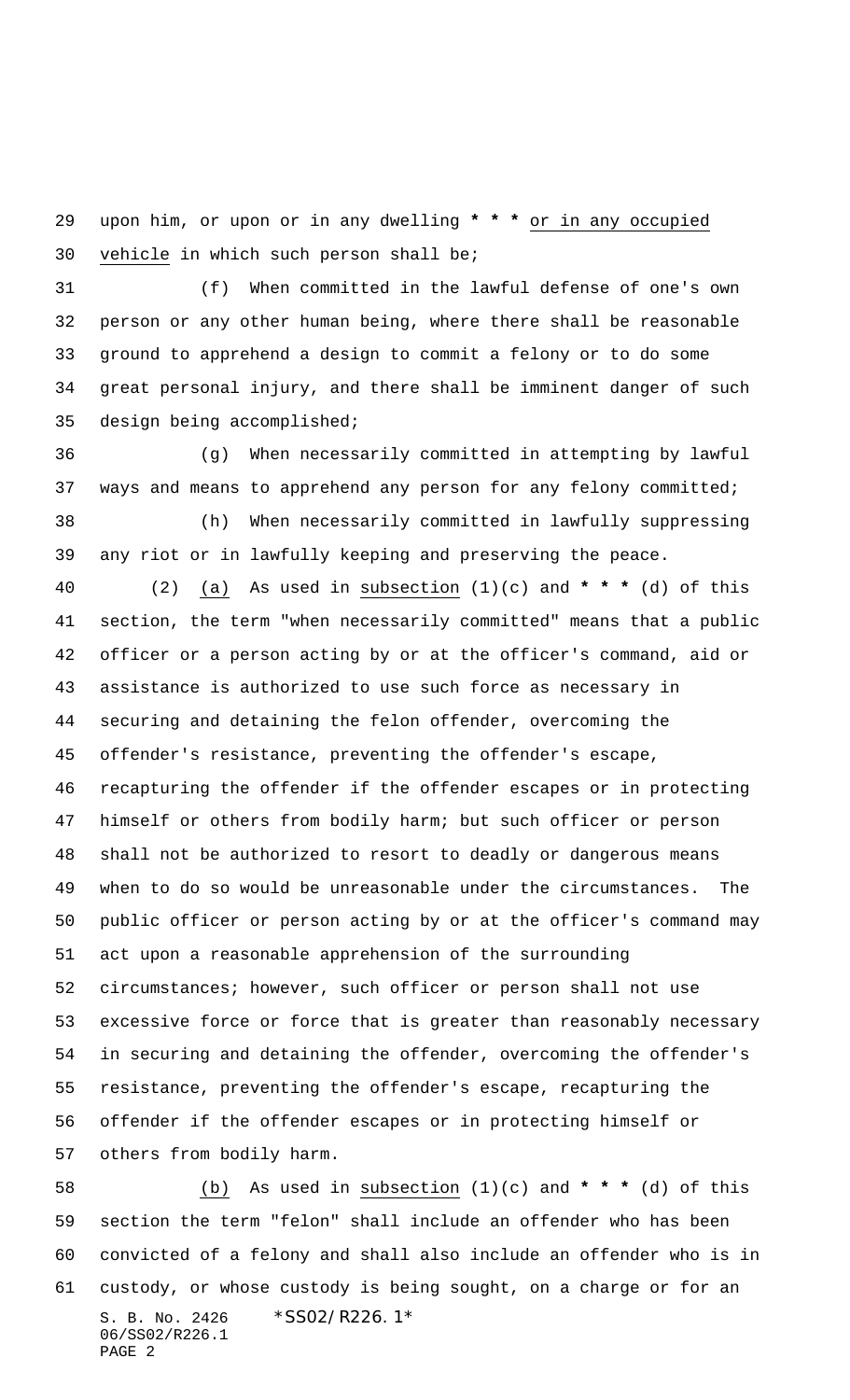offense which is punishable, upon conviction, by death or

confinement in the penitentiary.

 (c) As used in subsections (1)(e) and (3) of this section, "dwelling" means a building or conveyance of any kind that has a roof over it, whether the building or conveyance is temporary or permanent, mobile or immobile, including a tent, that is designed to be occupied by people lodging therein at night, including any attached porch; (3) A person who uses defensive force shall be presumed to have reasonably feared imminent death or great bodily harm, or the

commission of a felony upon him or another or upon his dwelling,

or against a vehicle which he was occupying, if the person against

whom the defensive force was used, was in the process of

unlawfully and forcibly entering, or had unlawfully and forcibly

entered, a dwelling or occupied vehicle, or if that person had

unlawfully removed or was attempting to unlawfully remove another

against the other person's will from that dwelling or occupied

vehicle, and the person who used defensive force knew or had

reason to believe that the forcible entry or unlawful and forcible

act was occurring or had occurred. This presumption shall not

apply if the person against whom defensive force was used has a

right to be in or is a lawful resident or owner of the dwelling or

vehicle, or is the lawful resident or owner of the dwelling or

vehicle, or if the person who uses defensive force is engaged in

86 unlawful activity;

 (4) A person who is not the initial aggressor and is not engaged in unlawful activity shall have no duty to retreat before using deadly force under subsection (1)(e) or (f) of this section if the person is in a place where the person has a right to be, and no finder of fact shall be permitted to consider the person's failure to retreat as evidence that the person's use of force was 93 unnecessary, excessive or unreasonable.

S. B. No. 2426 \* SS02/R226.1\* 06/SS02/R226.1 PAGE 3